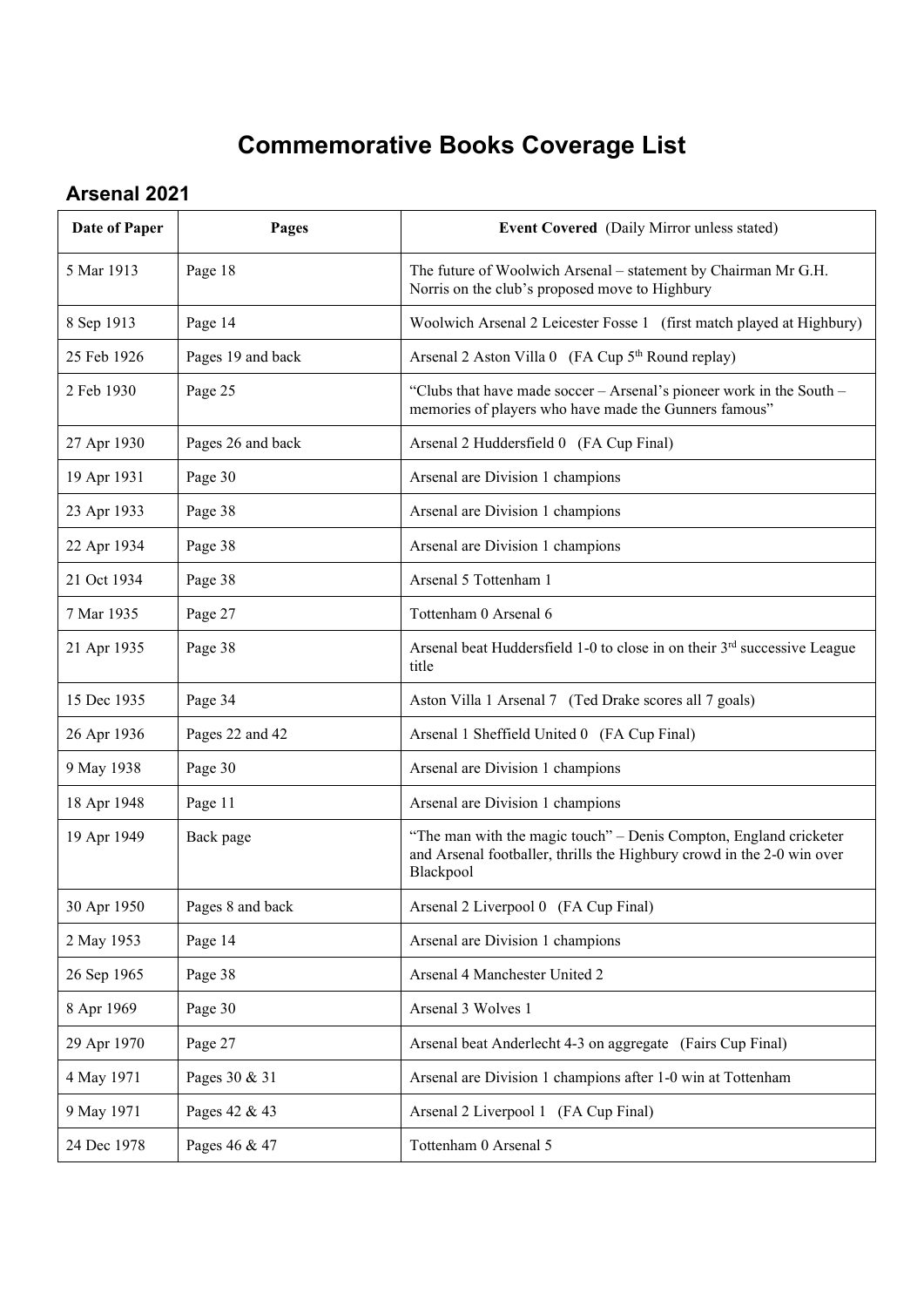| 13 May 1979                  | Pages 46 & 47                                        | Arsenal 3 Manchester United 2 (FA Cup Final)                                         |
|------------------------------|------------------------------------------------------|--------------------------------------------------------------------------------------|
| 6 Apr 1987                   | Pages 26 & 27                                        | Arsenal 2 Liverpool 1 (League Cup Final)                                             |
| 27 May 1989                  | Pages 34, 35 and back                                | Arsenal are Division 1 champions after 2-0 win at Liverpool                          |
| 7 May 1991                   | Pages 26, 27 and back                                | Arsenal are Division 1 champions                                                     |
| 19 Apr 1993                  | Pages 38 & 39                                        | Arsenal 2 Sheffield Wednesday 1 (League Cup Final)                                   |
| 21 May 1993                  | Pages 50, 51 and back                                | Arsenal 2 Sheffield Wednesday 1 (FA Cup Final replay)                                |
| 5 May 1994                   | Pages 38, 39 and back                                | Arsenal 1 Parma 0 (European Cup Winners' Cup Final)                                  |
| 4 May 1998                   | Pages 36, 37, 38, 39 and back                        | Arsenal are Premiership champions                                                    |
| 17 May 1998                  | Pages 69, 70, 71 and back                            | Arsenal 2 Newcastle 0 (FA Cup Final)                                                 |
| 4 Aug 1999                   | Page 42                                              | Thierry Henry joins Arsenal                                                          |
| 5 May 2002                   | Pages 84, 85, 86, 87 and back                        | Arsenal 2 Chelsea 0 (FA Cup Final)                                                   |
| 9 May 2002                   | Pages 62, 63 and back                                | Arsenal are Premiership champions                                                    |
| 18 May 2003                  | Pages 76, 77, 78, 79 and back                        | Arsenal 1 Southampton 0 (FA Cup Final)                                               |
| 26 Nov 2003                  | Pages 70, 71 and back                                | Inter Milan 1 Arsenal 5 (Champions League)                                           |
| 26 Apr 2004                  | Mania pages 8 & 9                                    | Arsenal win the Premiership at White Hart Lane                                       |
| 16 May 2004                  | Pages 94 & 95                                        | Arsenal complete the League season undefeated with 2-1 win against<br>Leicester      |
| 14 Nov 2004                  | Premplus pages 8 & 9                                 | Tottenham 4 Arsenal 5                                                                |
| 12 May 2005                  | Pages 70, 71 and back                                | Arsenal 7 Everton 0                                                                  |
| 22 May 2005 &<br>23 May 2005 | Back and pullout pages 4 & 5<br>Mania front and back | Arsenal beat Manchester United on penalties (FA Cup Final)                           |
| 22 Feb 2006                  | Pages 54 & 55                                        | Real Madrid 0 Arsenal 1 (Champions League)                                           |
| 29 Mar 2006                  | Pages 54 & 55                                        | Arsenal 2 Juventus 0 (Champions League)                                              |
| 20 Apr 2006                  | Pages 70 & 71                                        | Arsenal 1 Villarreal 0 (Champions League semi-final 1 <sup>st</sup> leg)             |
| 26 Apr 2006                  | Pages 52 & 53                                        | Villarreal 0 Arsenal 0 (Champions League semi-final 2 <sup>nd</sup> leg)             |
| 8 May 2006                   | Mania pages 1, 10, 11, 12                            | "Farewell to Highbury" - Arsenal beat Wigan 4-2 in the last ever game at<br>Highbury |
| 18 May 2006                  | Pages 66, 67 and back                                | Arsenal lose 2-1 to Barcelona (Champions League Final)                               |
| 5 Mar 2008                   | Pages 62 & 63                                        | AC Milan 0 Arsenal 2 (Champions League)                                              |
| 1 Nov 2009                   | Premplus pages 8 & 9                                 | Arsenal 3 Tottenham 0                                                                |
| 30 Oct 2011                  | Pages 66 & 67                                        | Chelsea 3 Arsenal 5                                                                  |
| 27 Feb 2012                  | Football pages 2 & 3                                 | Arsenal 5 Tottenham 2                                                                |
| 18 Nov 2012                  | Football pages 2 & 3                                 | Arsenal 5 Tottenham 2                                                                |